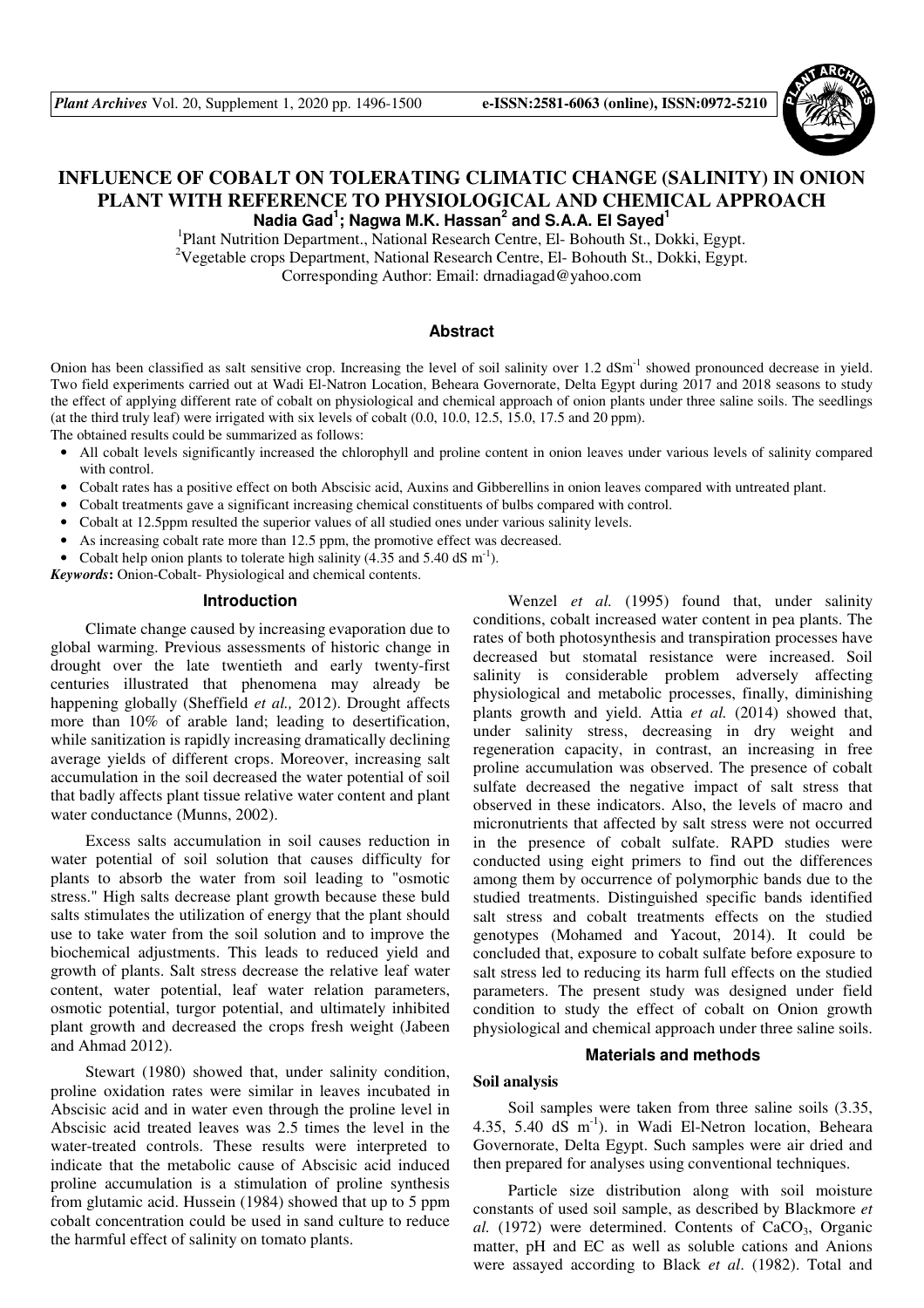available macro and micro nutrients were determined according to Jackson, (1973).Total cobalt was determined in Aqua regain extract, soluble and available cobalt being assayed according to Cottenie *et al.* (1982). Some physical and chemical properties of Nubaria soil sample are shown in Table (1).

| Soil           | pH<br>(1:2.5)           | EC                        | Particle size distribution $(\%)$ |                  |                        |                  |                    |          |
|----------------|-------------------------|---------------------------|-----------------------------------|------------------|------------------------|------------------|--------------------|----------|
| <b>Sample</b>  |                         | $dSm^{-1}$<br>(soil past) | <b>Coarse</b><br>sand             | <b>Fine sand</b> | <b>Silt</b>            | <b>Clay</b>      | Soil texture class |          |
| $S_1$          | 7.97                    | 3.35                      | 5.6                               | 16.5             | 39.4                   | 38.5             | Clay loam Clay     |          |
| S <sub>2</sub> | 7.82                    | 4.35                      | 5.5                               | 15.9             | 40.5                   | 39.0             | loam               |          |
| $S_3$          | 7.93                    | 5.40                      | 5.5                               | 15.8             | 40.7                   | 39.4             | Clay loam          |          |
| Soil           | Soluble cations (meq/l) |                           |                                   |                  | Soluble anions (meq/L) |                  |                    |          |
| <b>Sample</b>  | $Ca^{++}$               | $Mg^{++}$                 | $K^+$                             | $Na+$            | CO <sub>3</sub>        | HCO <sub>3</sub> | Cl <sub>1</sub>    | $SO_4^-$ |
| $S_1$          | 5.8                     | 3.7                       | 0.52                              | 11.1             |                        | 3.01             | 13.2               | 4.9      |
| S <sub>2</sub> | 10.6                    | 5.5                       | 1.50                              | 15.8             |                        | 1.80             | 25.6               | 6.0      |
| $S_3$          | 11.5                    | 6.0                       | 1.60                              | 20.9             |                        | 2.10             | 30.5               | 7.4      |

**Table 1:** Physical and chemical analysis of the experimental saline soils.

#### **Experimental work**

A field experiment  $15<sup>th</sup>$  and  $17<sup>th</sup>$  September 2017 and 2018, seeds of onion (*Allium cepa* var. Giza 6) were sown in trays filled with a mixture of sand and peat moss (1:1 volume basis). Trays were kept under greenhouse condition with all agriculture managements required for production of onion seedlings.

Five weeks-old seedlings, with almost the same stem thickness, were transplanted under various salinity levels in the 3 saline soils,

Experiment consisting of 18 treatments. Each treatment were represented by 3 plots. Each plot area was 5 X 3 meter, consisting of three rows. Thirty seedling in each row (30 cm apart) were planted. All the plants received natural agricultural practices whenever they needed.

Cobalt was add in the form of Co  $SO_4$ . 7 H<sub>2</sub>O in 5 levels: 0.00, 5.0, 7.5, 10.0, 12.5 and 15.0 ppm cobalt. All agricultural management required for production of onion.

#### **Measurement endogenous hormones**

Fresh samples of leaves were taken for analysis of endogenous hormones (Auxins, Gibberellins and Abscisic acid) according to Shindy and Smith (1975).

### **Measurement of chlorophyll content**

Chlorophyll was determined in fresh leaves using chlorophyll meter SPAD 502 according to Wood *et al.* (1992).

#### **Measurement of proline content**

Leaf fresh samples  $(5 \text{ g})$  were taken for determination of proline content according to Bates *et al.* (1973).

#### **Measurement leaf water potential**

Using leaf water potential were determined in fresh leaves.

#### **Measurement of chemical constituents**

In Onion bulbs total proteins, total soluble solids, stable oil /bulb and volatile oil / bulb were determined according to A.O.A.C (1995).

## **Statistical analysis**

All data were subject to statistical analysis according to procedure outlined by SAS (1996) computer program and means were compared by LSD method according to Snedecor and Cochran (1982).

### **Results and Discussion**

Onion has been classified as salt sensitive crop. Increasing the level of soil salinity over  $1.2 \text{ dSm}^{-1}$  showed pronounced decrease in yield.

#### **Physiological contents of onion leaves**

Data in Table (2) reveal the effect of cobalt on the physiological contents in onion leaves such as chlorophyll content, proline content, leaf water potential, endogenous harmons (Auxins, Gibberellins and Abscisic acid), under various levels of soil salinity.

#### **Chlorophyll content**

Data in Table (2) show that increasing salinity levels in plant growth media, chlorophyll content in onion leaves significantly reduced. These results are in harmony with those obtained by Qados (2011) who stated that photosynthesis is adversely affected by salinity in different ways, such as the inhibition of  $CO<sub>2</sub>$  fixation and concentration due to stomatal closure, the reduction in photosynthesis process due to salinity resulted reduction in chlorophyll concentration and content. All cobalt rates has a promotive effect in chlorophyll content in onion leaves under various levels of salinity. These results are agree with those obtained by Bedoglio and Cole (2004) who found that cobalt increased potato leaf area and chloroplasts per unit leaf area as well as chlorophyll content.

#### **Proline Content**

Data in Table (2) show that the proline content in onion leaves significantly increased with the increasing soil salinity levels. These results are agree with those obtained by El-Hefnawy (1986) who pointed that, under salinity stress condition, proline content significantly increased in gauava leaves. Data also reveal that cobalt concentrations (from 5 to 15 ppm) has a favourable effect on proline content of onion leaves under various soil salinity levels. Proline content was much higher in leaves of onion which growth in high salinity level  $(5.40 \text{ dS m}^{-1})$ . These results are in harmony with those obtained by Nadia Gad (2005b) who found that cobalt significantly increased proline content in tomato leaves under different salinity levels.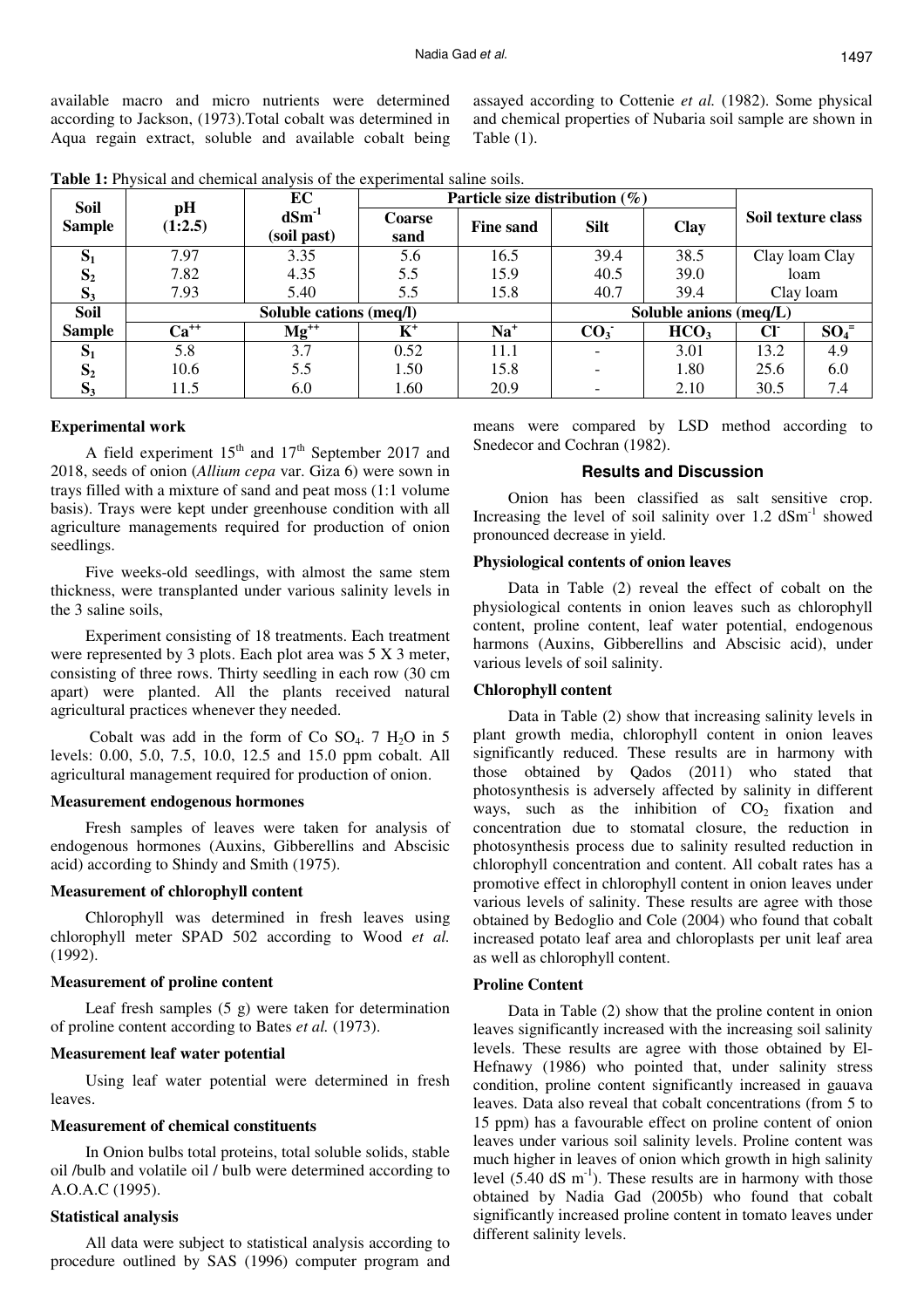| Physiological                        | <b>Salinity</b><br>levels(S)<br>$(dS m-1)$ | <b>Cobalt treatments (ppm)</b> |          |          |             |         |             |              |       |  |
|--------------------------------------|--------------------------------------------|--------------------------------|----------|----------|-------------|---------|-------------|--------------|-------|--|
| contents of<br><b>leaves</b>         |                                            | 0.0                            | 5.0      | 7.5      | <b>10.0</b> | 12.5    | <b>15.0</b> | LSD at $5\%$ |       |  |
| Chlorophyll                          | 3.35                                       | 50.2                           | 50.5     | 51.0     | 51.4        | 51.6    | 51.0        | S            | 0.76  |  |
| content                              | 4.35                                       | 47.4                           | 47.6     | 47.9     | 48.2        | 48.6    | 48.3        | Co           | 1.26  |  |
| (SPAD)                               | 5.40                                       | 43.6                           | 43.9     | 44.3     | 44.7        | 45.2    | 45.0        | $S*Co$       | 2.1   |  |
| Proline content                      | 3.35                                       | 0.18                           | 0.20     | 0.22     | 0.25        | 0.29    | 0.27        | S            | 0.25  |  |
| $(g \text{ per } 100 g \text{ dry})$ | 4.35                                       | 0.21                           | 0.24     | 0.27     | 0.30        | 0.33    | 0.30        | Co           | 0.42  |  |
| weight)                              | 5.40                                       | 0.26                           | 0.29     | 0.31     | 0.34        | 0.38    | 0.36        | $S*Co$       | 0.7   |  |
| Leaf water                           | 3.35                                       | $-13.3$                        | $11.9 -$ | $10.0 -$ | $9.30 -$    | $8.6 -$ | $7.4 -$     | S            | 0.40  |  |
| potential                            | 4.35                                       | $13.8 -$                       | $12.7 -$ | $19.9 -$ | $8.50-$     | $6.4-$  | $5.5-$      | Co           | 0.66  |  |
| $(-bar)$                             | 5.40                                       | $14.2 -$                       | $13.0 -$ | $9.80 -$ | $7.30 -$    | $5.7-$  | $5.3-$      | $S*Co$       | 1.1   |  |
| Auxins                               | 3.35                                       | 2.319                          | 2.332    | 2.366    | 2.390       | 2.408   | 2.408       | S            | 0.08  |  |
| $(\mu g$ per g fresh                 | 4.35                                       | 1.980                          | 1.997    | 2.021    | 2.126       | 2.146   | 2.134       | Co           | 0.13  |  |
| tissue)                              | 5.40                                       | 1.842                          | 1.864    | 1.885    | 1.898       | 2.056   | 2.032       | $S*Co$       | 0.212 |  |
| Gibberellins                         | 3.35                                       | 2.242                          | 2.255    | 2.271    | 2.289       | 2.305   | 2.301       | S            | 0.07  |  |
| $(\mu g$ per g fresh                 | 4.35                                       | 2.111                          | 2.126    | 2.143    | 2.160       | 2.187   | 2.179       | Co           | 0.12  |  |
| tissue)                              | 5.40                                       | 1.983                          | 1.994    | 2.018    | 2.025       | 2.048   | 2.065       | $S*Co$       | 0.198 |  |
| Abscisic acid                        | 3.35                                       | 0.991                          | 0.998    | 2.011    | 2.023       | 2.039   | 2.048       | S            | 0.06  |  |
| $(\mu g$ per g fresh                 | 4.35                                       | 1.340                          | 1.352    | 1.369    | 1.422       | 1.458   | 1.472       | Co           | 0.09  |  |
| tissue)                              | 5.40                                       | 2.133                          | 2.165    | 2.189    | 2.216       | 2.244   | 2.277       | $S*Co$       | 0.154 |  |

**Table 2 :** Effect of cobalt on physiological contents of onion plants grown under various levels of soil salinity.

# **Leaf water potential**

Data in Table (2) indicate that the onion leaves water potential significantly decreased with the increasing soil salinity levels. These results are agree with those obtained by Jabeen and Ahmed (2012) who showed that under salinity stress leaf water potential was reduced. Data in Table (2) also indicate that cobalt addition (from 5 to 15 ppm) significantly increase leaf water potential in onion leaves. These results reveal as mentioned by Rathsooriya and Nagarajah (2003) who found that attributed the beneficial effect of cobalt on growth of salinized pea plants to an increase in the leaf water potential relative to those untreated with cobalt. The higher leaf water potential could enhance the photosynthesis process directly in influencing the photosynthesis system or indirectly by decreasing the total leaf resistance to the diffusion  $CO<sub>2</sub>$  into the leaf.

# **Auxins and Gibberellins**

Data in Table (2) show that the content of both Auxins and Gibberellins significantly decreased as salinity level increased. These results are in harmony with those obtained by Spaepen *et al.* (2009). Data in Table (2) also indicate that cobalt has a promotive effect on the content of Auxins as well as Gibberellins which significantly increased the studies growth parameters in onion. Cobalt at 12.5 ppm gave the greatest values. Increasing cobalt level more than 12.5 ppm reduce the promotive effect. Nadia Gad (2005b) stated that cobalt has a positive effect due to several induced effects in hormonal synthesis (Auxins and Gibberellins) and decreased the activity of some enzymes (catalase and Peroxidase) and hence increasing the anabolism rather than catabolism.

# **Abscisic Acid**

Data in Table (2) clearly indicate that as increasing levels of soil salinity, the content of Abscisic acid in onion leaves significantly increased. The content of Abscisic acid was much higher in onion leaves which grown under high soil salinity  $(5.40 \text{ dS m}^{-1})$ . Stewart  $(2001)$  showed that, under salinity conditions, proline oxidation rates were similar in leaves incubated in Abscisic acid and in water even through the proline level in Abscisic acid treated leaves was 2.5 times the level in the water - treated controls. These results indicated that the metabolic cause of Abscisic acid induced proline accumulation is a stimulation of proline synthesis from glutamic acid. Data in Table (2) also indicate that cobalt significantly increased Abscisic acid content in onion leaves under various levels of salinity. These results are in harmony with those obtained by Nadia Gad *et al.* (2017) who stated that cobalt significantly increased Abscisic acid content in tomato plants under various levels of soil salinity. The vital role of Abscisic Acid in adjusting plan water balance under salinity levels and could modify the plant water economy before the leaves became stressed. Cobalt help onion plants to resist stresses caused by high salinity  $(5.40 \text{ ds} \text{ lm}^{-1})$ .

### **Bulbs chemical constituents**

Effect of cobalt on chemical constituents such as total proteins, total soluble solids, stable oil per bulb and volatile oil per bulb are given in Table (3).

Results indicate that all the mentioned parameters were significantly reduced with the increasing salinity level. These results are agree with those obtained by Ashraf and Foolad (2007) who found that salinity stress-stimulates production of ROS, which causes oxidative damages of biochemical constituents such as proteins, lipids, macromolecules like DNA which disturb vital cellular functions of plant.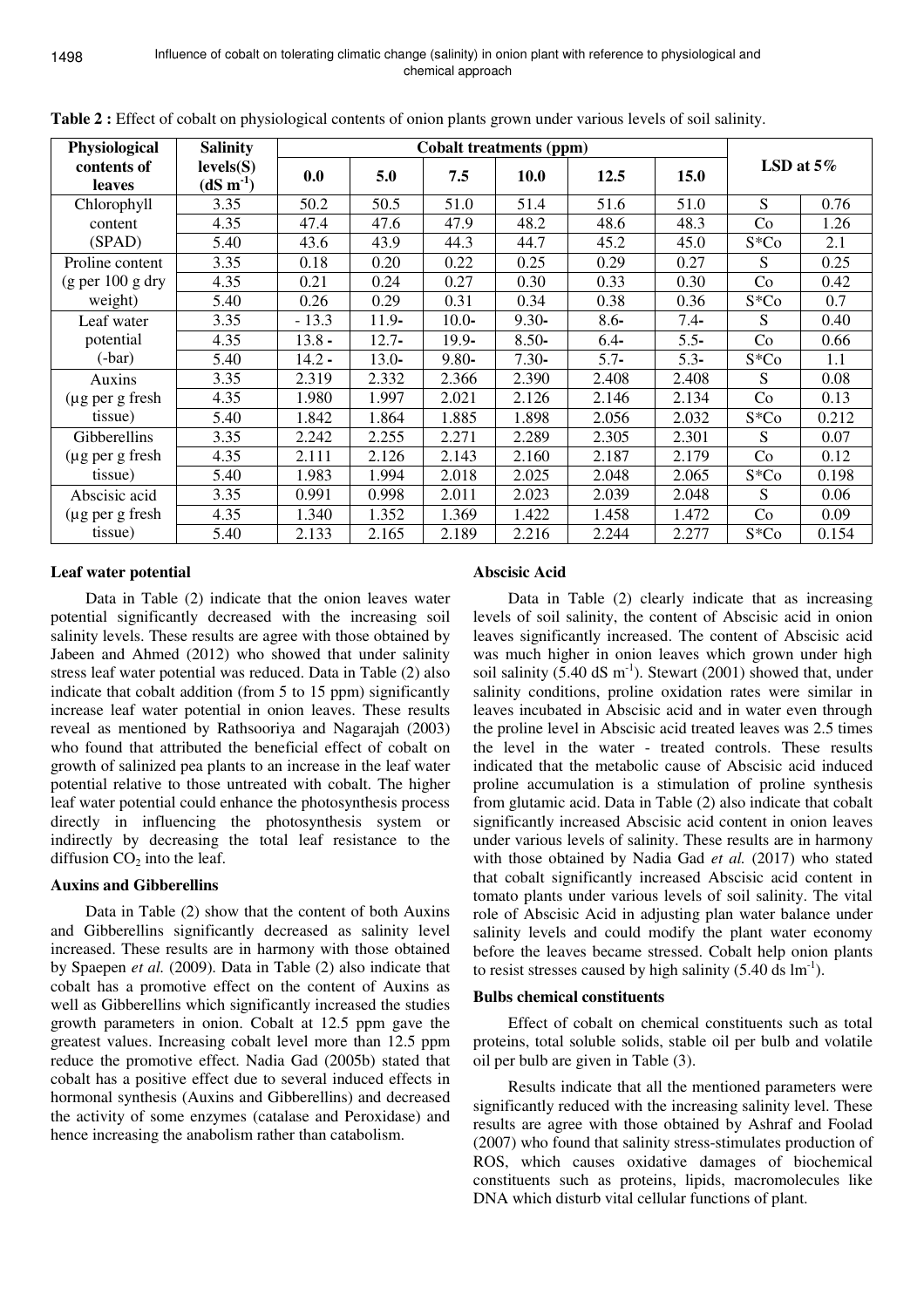| <b>Chemical</b> | <b>Salinity</b><br>levels $(S)$<br>$(dS \, m^{-1})$ | <b>Cobalt treatments (ppm)</b> |       |       |             |       |             |              |       |
|-----------------|-----------------------------------------------------|--------------------------------|-------|-------|-------------|-------|-------------|--------------|-------|
| constituents    |                                                     | 0.0                            | 5.0   | 7.5   | <b>10.0</b> | 12.5  | <b>15.0</b> | LSD at $5\%$ |       |
|                 | 3.35                                                | 11.38                          | 11.63 | 12.06 | 12.81       | 13.38 | 13.13       | S            | 0.436 |
| Total proteins  | 4.35                                                | 10.50                          | 10.88 | 11.38 | 11.94       | 12.31 | 12.06       | Co           | 0.720 |
| $(\%)$          | 5.40                                                | 8.44                           | 8.81  | 9.19  | 9.56        | 10.00 | 9.69        | $S*Co$       | 1.200 |
| Total soluble   | 3.35                                                | 4.48                           | 4.53  | 4.61  | 4.69        | 4.76  | 4.76        | S            | 0.047 |
| solids          | 4.35                                                | 4.22                           | 4.26  | 4.31  | 4.37        | 4.45  | 4.42        | Co           | 0.078 |
| $(\%)$          | 5.40                                                | 4.09                           | 4.13  | 4.18  | 4.26        | 4.33  | 4.30        | $S*Co$       | 0.130 |
| Stable oil/bulb | 3.35                                                | 14.80                          | 15,11 | 16.71 | 17.39       | 18.13 | 18.03       | S            | 0.509 |
| $(\%)$          | 4.35                                                | 12.32                          | 12.80 | 13.66 | 14.42       | 15.22 | 15.11       | Co           | 0.840 |
|                 | 5.40                                                | 10.43                          | 10.71 | 11.55 | 12.69       | 14.11 | 14.02       | $S*Co$       | 1.400 |
| Volatile        | 3.35                                                | 0.168                          | 0.186 | 0.219 | 0.247       | 0.289 | 0.281       | S            | 0.018 |
| oil/bulb $(\%)$ | 4.35                                                | 0.153                          | 0.175 | 0.198 | 0.220       | 0.242 | 0.233       | Co           | 0.030 |
|                 | 5.40                                                | 0.139                          | 0.159 | 0.171 | 0.209       | 0.226 | 0.218       | $S*Co$       | 0.050 |

**Table 3 :** Effect of cobalt on bulbs chemical constituents of Onion plants grown under various levels of soil salinity.

Data in Table (3) also indicate that cobalt addition (from 5 to 15 ppm) has a favorable effect on the studied chemical constituents increasing bulb chemical constituents reveal the high bulb quality. Cobalt at 12.5 ppm gave the greatest values under various soil salinity levels. These results are in harmony with those obtained by Vinay *et al.* (1996) who pointed that cobalt gave a significant variations in tomato total soluble solids, total soluble sugars, vitamin "C" compared with control.

#### **Conclusion**

Under salinity conditions, cobalt help both onion and garlic plants to resist stresses. Cobalt was used to reduce the harmful of salinity. Also cobalt hence the onion bulb quality with the various levels of soil salinity (climatic changes).

#### **References**

- A.O.A.C. (1995). Method of analysis. Association of Official Agriculture Chemists.  $16^{th}$  Ed., Washington, D.C. USA.
- Ashraf, M. and Fooladn, M.R. (2007). Roles of glycine betaine and proline in improving plant abiotic stress resistance. Environ. Exp. Bot., 59:206-216.
- Attia, S.A.A.; Nadia, G.; Abdel-Rahman, H.M.; Shenoda and Aida, A.R. (2014). In-vitro Enhancement of salinity tolerance in rice using cobalt sulfate. World Applied Sciences Journal, 31(7): 1311-1320.
- Bates, L.S.; Waldren, R.P. and Teave, I.D. (1973). Rapid determination of free proline for water stress studies. Plant and Soil, 939: 205-207.
- Bedoglio, N. and Cole, J.L. (2004). The role of cobalt on salanized potato plants. Commun. Soil Sci., Plant Anal. 21: 578-583.
- Black, C.A.; Evans, D.D.; Ensminger, L.E.; White, G.L. and Clarck, F.E. (1982). Methods of soil analysis Part 2. Agron. Inc. Madison. Wisc.
- Blackmore, L.C. (1972). Methods for chemical analysis of soils. Newzealand soil Durean, Rep. No. 10.
- Cottenie, A.; Verloo, M.; Kiekens, L.; Velgh, G. and Camerlynck, R. (1982). Chemical Analysis of Plant and Soil. Lab. Anal. Agrochem. State Univ. Gthent, Belgium, 63.
- El-Hefnawy, S.M. (1986). Physiological studies on guava. Ph.D. Thesis, Fac. Agric. Zagazig Univ., Egypt.
- Hussein, L.A. (1984). Plant tolerance to salt and heavy metals. Ph.D. Thises, Fac. Agric. Ain Shams Univ.; Egypt.
- Jabeen, N. and Ahmad, R. (2012). Improvement in growth and leaf water relation parameters of sunflower and safflower plants with foliar application of nutrient solutions under salt stress. Pak J Bot 44: 1341-1345.
- Jackson, M.L. (1973). Soil Chemical Analysis. Constable Co. Ltd., London.
- Mohamed, Y.I. and Yacout, M. (2014). Random Amplified Polymorphic DNA (RAPD) Analysis of Olive (*Olea europaea* L.) cultivars grown in North west coast region of Egypt. International Journal of Environmental Engineering– IJEE, 1(2): 36-40.
- Munns, R. (2002). Comparative physiology of salt and water stress. Plant Cell Environ., 25 (2): 239-250.
- Nadia, G. (2005 b). Effect of cobalt on tomato growth, yield and fruit quality. Egypt. J. Appl. Sci., 20(4): 260-270.
- Nadia, G.; Abdel-Moez, M.R.; Abo-Basha, D.M. and Nagwa, M.K.H. (2017). Mitigation the effect of salinity as a result of climate change by using cobalt on tomato production in newly reclaimed lands. Current Science International., 06(04): 857-866.
- Qados, A.M.A. (2011). Effect of salt stress on plant growth and metabolism of bean plant *Vicia faba* (L.). J Saudi Soc Agric Sci, 10(1):7-15.
- Rathsooriya, G.B. and Nagarajah, S. (2003). Studies effect of salinity with cobalt on pea plants. Plant and Soil, 44: 158-163.
- SAS (1996). Statistical analysis system, SAS users guide: statistics. SAS Institute Inc., Edition, Cary, NC.
- Sheffield, J.; Wood, E.F. and Roderick, M.L. (2012). Little change in global drought over the past 60 years. Nature 491: 435-438.
- Shindy, W.W. and Smoth, E.O. (1975). Identification of plant hormones from cotton ovules. Plant Physiol. 55: 550- 554.
- Snedecor, G.W. and Cochran, W.G. (1982). Statistical methods. 7<sup>th</sup> Edition Iowa State Univ. Press. Ames. Iowa, USA.
- Spaepen, S.; Vanderleyden, J. and Okon, Y. (2009). Plant growth promoting actions of rhizobacteria. Adv Bot Res, 51: 283-320.
- Stewart, C.R. (1980). The mechanism of abscisic acid induced proline accumulation in barley leaves. Plant physiol. 66: 230-233.
- Stewart, S.E. (2001). Effect of cobalt on tomato plants under saline irrigation. Hort. Sci. 6: 82-85.